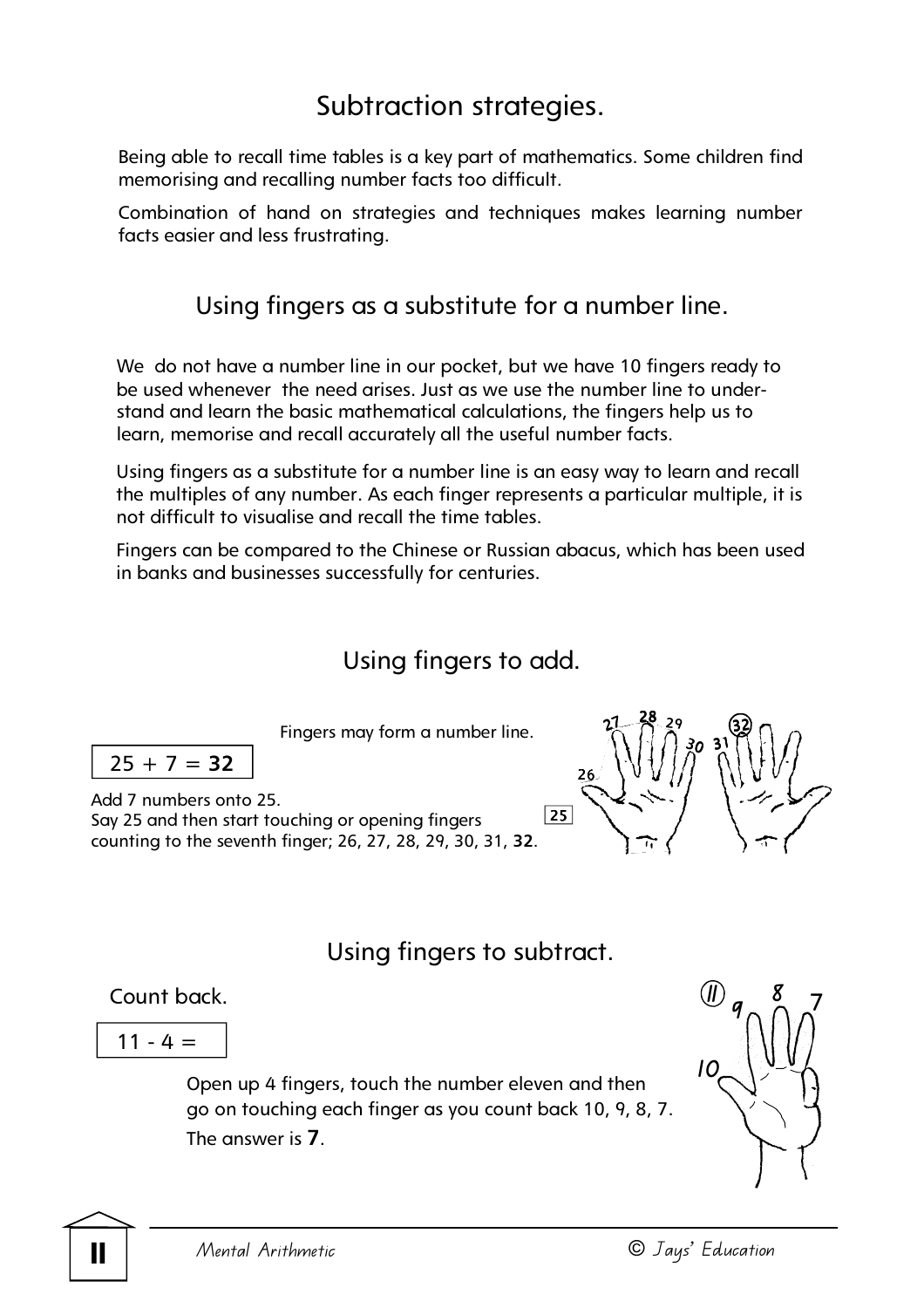Count on.

$$
15-8=7
$$

Touch the number eight and then count on, opening fingers as you count to 15. The answer is **7**.

$$
8 + 7 = 15
$$
 therefore 15 - 8 = 7

 $\widehat{\mathbf{g}}$ **9** 

**20 24**

**15**

**18** 

 $14^{16}$ 

**18**

**<sup>9</sup> <sup>7</sup> 8** 

**28** 



7 fingers are open, the answer is **7**.

## Using fingers to multiply.

 $4 \times 7 = 28$ 

Count in multiples of 4 until you reach the seventh finger. The answer is **28**.

$$
3 \times 6 = 18
$$

Count in multiples of 3 until you reach the sixth finger. The answer is **18**.

Using fingers to divide.

 $18 \div 2 = 9$ 

Count in multiples of 2 (divisor) until you reach the number being divided (dividend)  $(18)$ .

18 is represented by the 9th finger, therefore the answer is **9**.

### Solving fractions.

 of 35 Solve as a division, the whole number is divided by the denominator (bottom number).  $35 \div 5 = 7$ 1 5

**or** 

 The numerator (top number) is divided by the denominator (bottom number).  $35 \div 5 = 7$ 35 5

j



Count by 5s to the finger representing 35.





**4** 

**3** 

**2** 

**8 12 <sup>16</sup>**

**6 9 <sup>12</sup>**

**<sup>4</sup>6 <sup>8</sup>**

 $\begin{bmatrix} 0 & 3 & 4 & 6 \ 2 & 3 & 4 & 6 \end{bmatrix}$ **5**

**10 12**

**1**